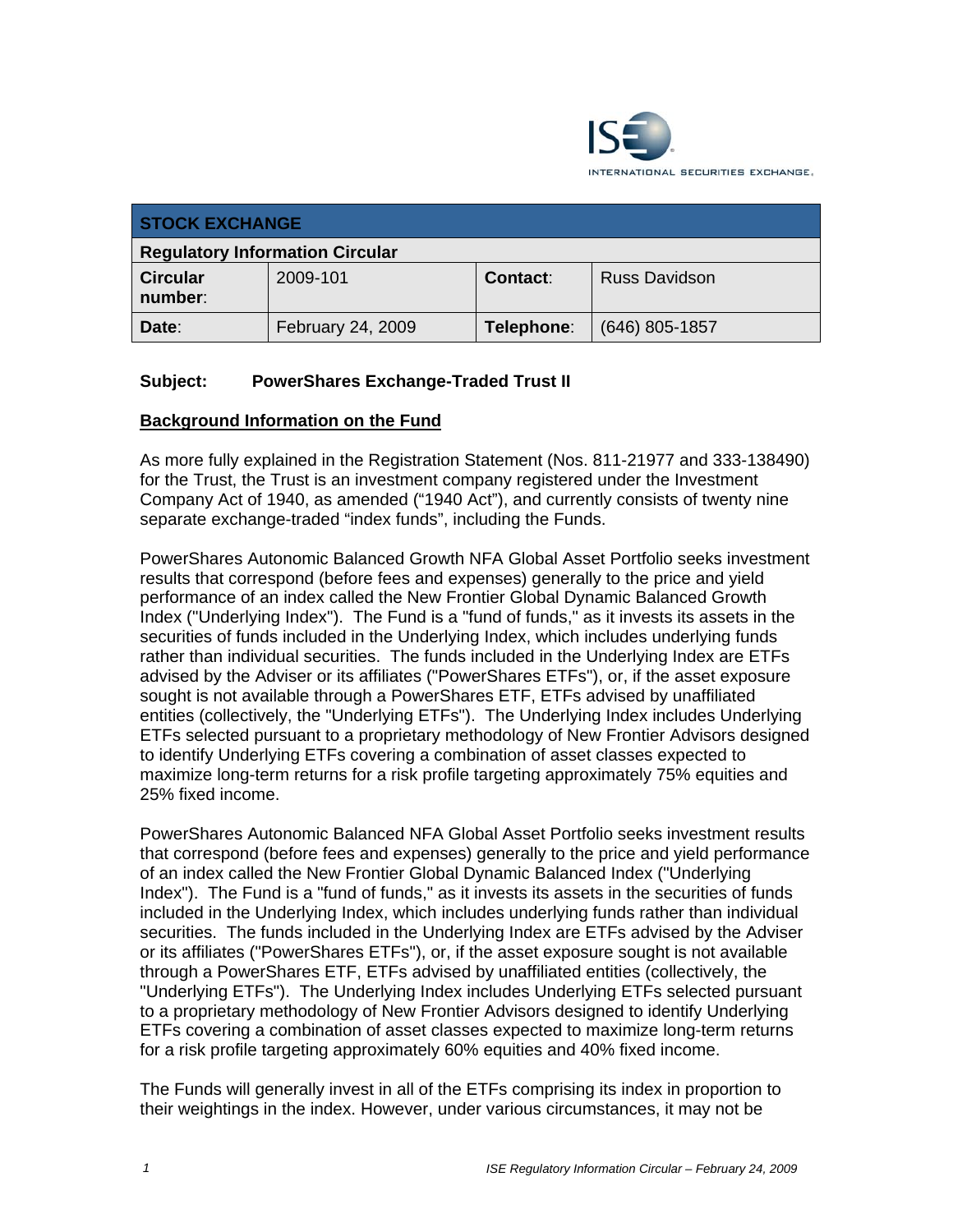possible or practical to purchase all of those securities in those weightings and the Funds may instead purchase a sample of the securities in its index as a whole. Invesco PowerShares Capital Management LLC is the investment adviser to the Funds. Invesco AIM Distributors, Inc. is the distributor for the Funds ("Distributor"). The Bank of New York Mellon is the custodian, administrator, fund accounting agent and transfer agent for the Funds.

As described more fully in the Trust's prospectus ("Prospectus") and Statement of Additional Information ("SAI"), the Funds will issue and redeem Shares on a continuous basis, at their net asset value ("NAV"), only in large blocks of 100,000 Shares (each, a "Creation Unit"). Creation Units will be issued and redeemed principally in-kind for securities included in the Underlying Index. Except when aggregated in Creation Units, the Shares are not redeemable securities of the Funds.

Dividends from net investment income, if any, will be declared and paid quarterly. Net realized capital gains, if any, will be distributed to shareholders annually. Distributions may be declared and paid more frequently.

The Depository Trust Company ("DTC") serves as securities depository for the Shares, which may be held only in book-entry form; stock certificates will not be issued. DTC, or its nominee, is the record or registered owner of all outstanding Shares.

The NAV per Share for each Fund will be determined at the close of trading (normally, 4:00 p.m. Eastern Standard Time ("ET")) on each day that the New York Stock Exchange ("NYSE") is open for business. NAV is calculated by dividing the value of the net assets of a Fund (i.e., the total value of its assets less all liabilities) by the number of Shares outstanding, rounded to the nearest cent. NAV will be available from the Distributor and will also available to National Securities Clearing Corporation ("NSCC") participants through data made available from NSCC.

The Trust's registration statement describes the various fees and expenses for the Fund's Shares. For a more complete description of the Funds and the Indexes, visit www.powershares.com.

## **Purchases and Redemptions in Creation Unit Size**

Equity Electronic Access Members ("Equity EAMs") are hereby informed that procedures for purchases and redemptions of Shares in Creation Units are described in the Trust's Prospectus and Statement of Additional Information and that Shares are not individually redeemable but are redeemable only in Creation Unit aggregations or multiples thereof.

## **Principal Risks**

Interested persons are referred to the Prospectuses for a description of risks associated with an investment in the Shares. These risks include the risk that the Fund's return may not match the return of the Index for a number of reasons including the incursion by the Fund of operating expenses and costs not applicable to the Index. In addition, as noted in the Prospectus, the Shares may trade at market prices that may differ from their NAV. The NAV of the Shares will fluctuate with changes in the market value of the Fund's holdings. The market prices of the Shares will fluctuate in accordance with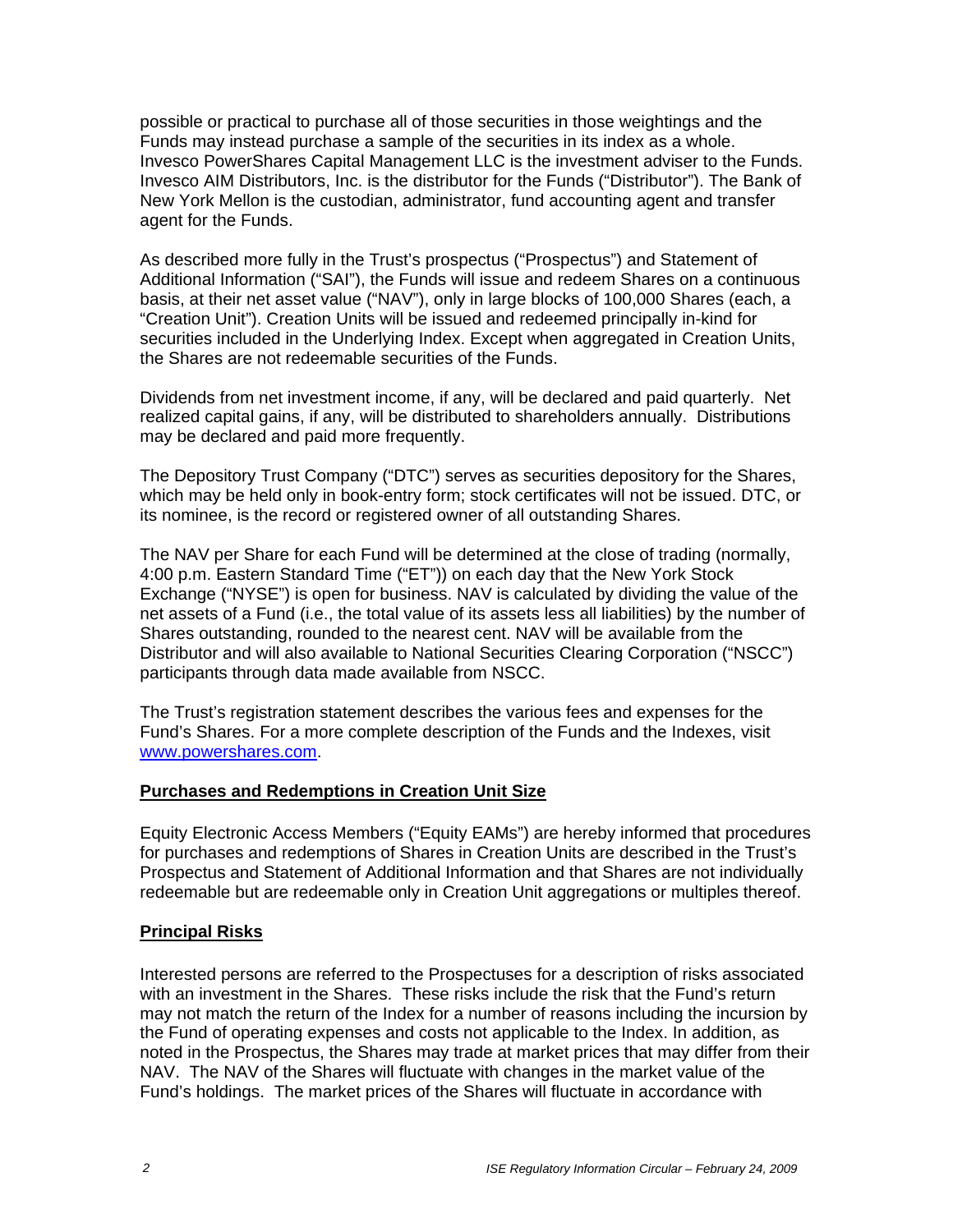changes in NAV as well as the supply and demand for the Share.

## **Exchange Rules Applicable to Trading in the Securities**

The Securities are considered equity securities, thus rendering trading in the Securities subject to the Exchange's existing rules governing the trading of equity securities.

## **Trading Hours**

Trading in the Securities on ISE is on a UTP basis and is subject to ISE equity trading rules. The Securities will trade from 8:00 a.m. until 8:00 p.m. Eastern Time. Equity EAMs trading the Securities during the Extended Market Sessions are exposed to the risk of the lack of the calculation or dissemination of underlying index value or intraday indicative value ("IIV"). For certain derivative securities products, an updated underlying index value or IIV may not be calculated or publicly disseminated in the Extended Market hours. Since the underlying index value and IIV are not calculated or widely disseminated during Extended Market hours, an investor who is unable to calculate implied values for certain derivative securities products during Extended Market hours may be at a disadvantage to market professionals.

## **Trading Halts**

ISE will halt trading in the Shares of a Trust in accordance with ISE Rule 2101(a)(2)(iii). The grounds for a halt under this Rule include a halt by the primary market because it stops trading the Shares and/or a halt because dissemination of the IIV or applicable currency spot price has ceased, or a halt for other regulatory reasons. In addition, ISE will stop trading the Shares of a Trust if the primary market de-lists the Shares.

#### **Delivery of a Prospectus**

Pursuant to federal securities laws, investors purchasing Shares must receive a prospectus prior to or concurrently with the confirmation of a transaction. Investors purchasing Shares directly from the Fund (by delivery of the Deposit Amount) must also receive a prospectus.

Prospectuses may be obtained through the Distributor or on the Fund's website. The Prospectus does not contain all of the information set forth in the registration statement (including the exhibits to the registration statement), parts of which have been omitted in accordance with the rules and regulations of the SEC. For further information about the Fund, please refer to the Trust's registration statement.

#### **Exemptive, Interpretive and No-Action Relief Under Federal Securities Regulations**

The Commission has issued letters dated November 21, 2005 and April 9, 2007 (together, the "No-Action Letters") granting exemptive, interpretive and no-action relief from certain provisions of and rules under the Securities Exchange Act of 1934 for exchange-traded funds listed and traded on a registered national securities exchange that meet certain criteria. The Fund qualifies for the relief granted in the No-Action Letters, a description of which follows.

## **Regulation M Exemptions**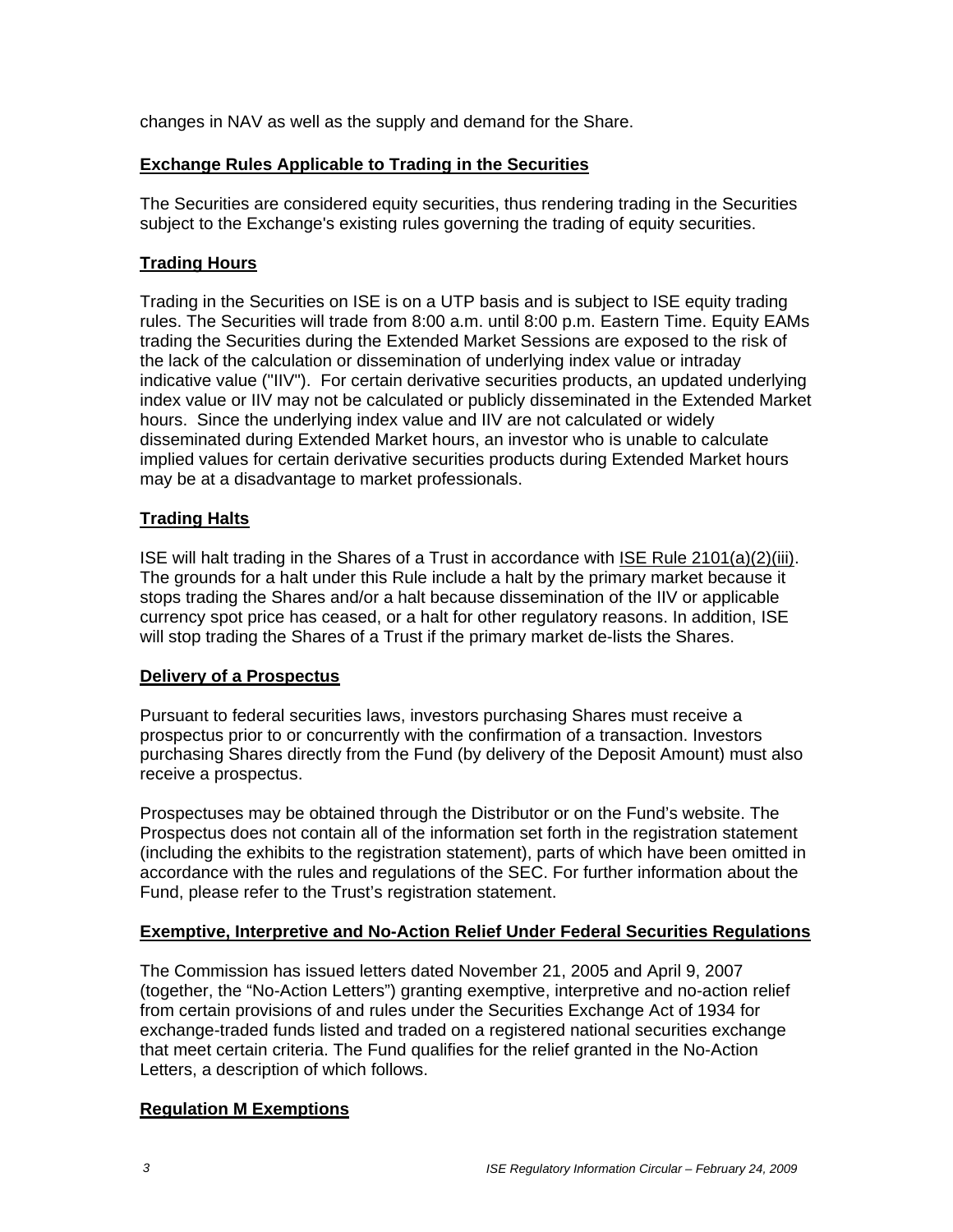Generally, Rules 101 and 102 of Regulation M prohibit any "distribution participant" and its "affiliated purchasers" from bidding for, purchasing, or attempting to induce any person to bid for or purchase any security which is the subject of a distribution until after the applicable restricted period, except as specifically permitted in Regulation M. The provisions of the Rules apply to underwriters, prospective underwriters, brokers, dealers, and other persons who have agreed to participate or are participating in a distribution of securities.

The Commission issued a No-Action Letter by which persons participating in a distribution of shares of a fund may engage in secondary market transactions in such shares during their participation in such a distribution, despite the requirements of from Rule 101 under Regulation M. In addition, the SEC has permitted persons who may be deemed to be participating in the distribution of shares of a fund (i) to purchase securities for the purpose of purchasing creation unit aggregations of fund shares and (ii) to tender securities for redemption in Creation Unit Aggregations. Further, the Commission has clarified that the tender of fund shares to the Fund for redemption does not constitute a bid for or purchase of any of the Funds' securities during the restricted period of Rule 101. The Commission has issued a No-Action Letter to paragraph (e) of Rule 102 under Regulation M which allow the redemption of fund shares in creation unit aggregations during the continuous offering of shares.

# **Customer Confirmations for Creation or Redemption of Fund Shares (SEC Rule 10b-10)**

Broker–dealers who handle purchases or redemptions of Fund shares in Creation Units for customers will be permitted to provide such customers with a statement of the number of Creation Unit Aggregations created or redeemed without providing a statement of the identity, number and price of shares of the individual securities tendered to the Fund for purposes of purchasing creation unit aggregations ("Deposit Securities") or the identity, number and price of shares to be delivered by the Trust to the redeeming holder ("Redemption Securities"). The composition of the securities required to be tendered to the Fund for creation purposes and of the securities to be delivered on redemption will be disseminated each business day and will be applicable to requests for creations or redemption, as the case may be, on that day. This exemptive relief under Rule 10b-10 with respect to creations and redemptions is subject to the following conditions:

- 1) Confirmations to customers engaging in creations or redemptions must state that all information required by Rule 10b-10 will be provided upon request;
- 2) Any such request by a customer for information required by Rule 10b-10 will be filed in a timely manner, in accordance with Rule 10b-10(c);
- 3) Except for the identity, number and price of shares of the component securities of the Deposit Securities and Redemption Securities, as described above, confirmations to customers must disclose all other information required by Rule 10b-10(a).

## **SEC Rule 14e-5**

The Commission has permitted any person acting as a dealer-manager of a tender offer for a component security of fund (1) to redeem fund shares in creation unit aggregations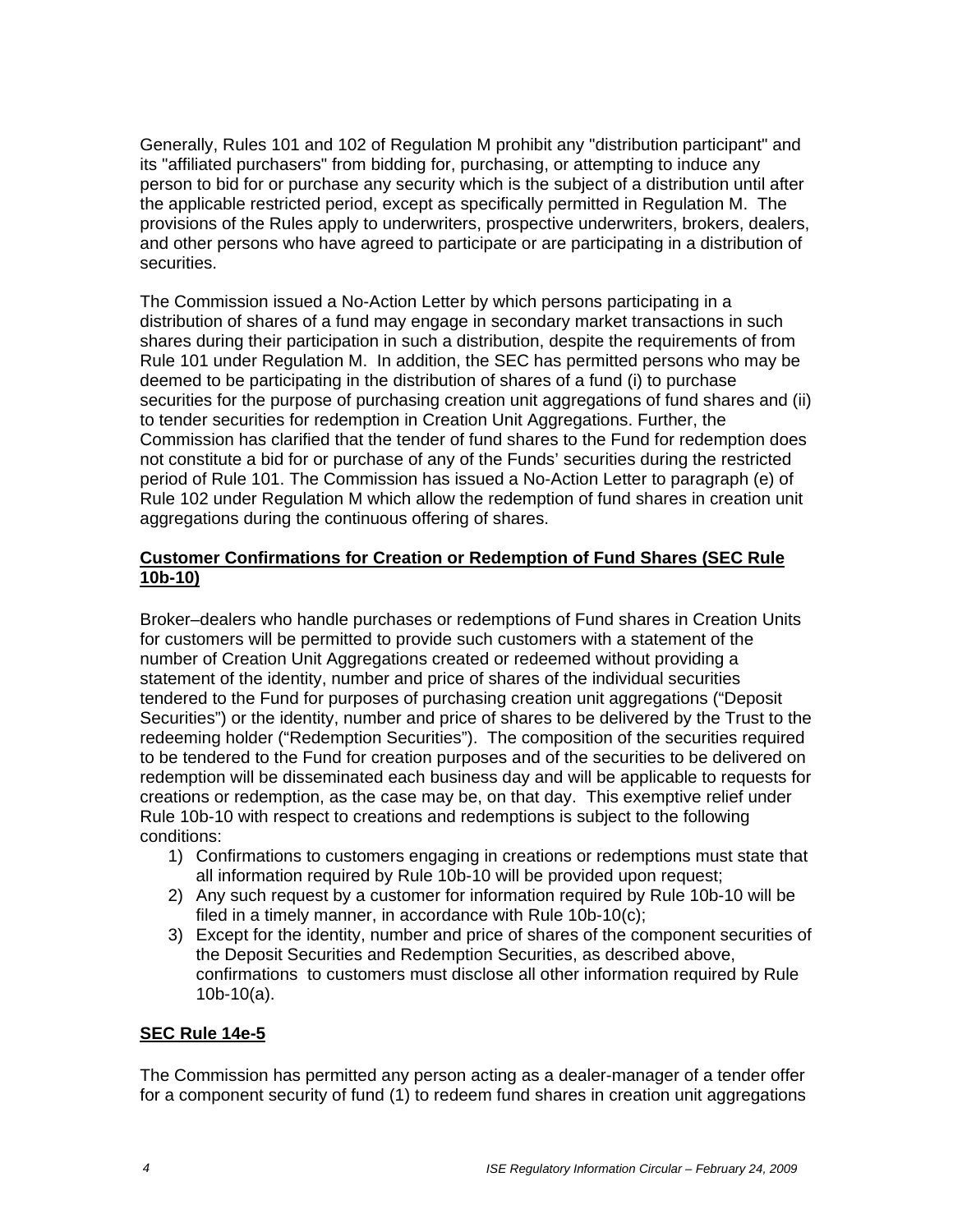from the issuer that may include a security subject to such tender offer and (2) to purchase fund shares during such tender offer. In addition, a No-Action has been issued under Rule 14e-5 states that if a broker-dealer acting as a dealer-manager of a tender offer for a security of the Fund purchases or arranges to purchase such securities in the secondary market for the purpose of tendering such securities to purchase one or more creation unit aggregations of shares, it must be made in conformance with the following:

- i. such bids or purchases are effected in the ordinary course of business, in connection with a basket of 20 or more securities in which any security that is the subject of a distribution, or any reference security, does not comprise more than 5% of the value of the basket purchased; or
- ii. purchases are effected as adjustments to such basket in the ordinary course of business as a result of a change in the composition of the underlying index; and
- iii. such bids or purchases are not effected for the purpose of facilitating such tender offer.

# **Section 11(d)(1); SEC Rules 11d1-1 and 11d1-2**

Section 11(d)(1) of the Act generally prohibits a person who is both a broker and a dealer from effecting any transaction in which the broker-dealer extends credit to a customer on any security which was part of a new issue in the distribution of which he participated as a member of a selling syndicate or group within thirty days prior to such transaction. The Commission has clarified that Section 11(d)(1) does not apply to broker-dealers that are not authorized participants (and, therefore, do not create creation unit aggregations) that engage in both proprietary and customer transactions in shares of a fund in the secondary market, and for broker-dealer authorized participants that engage in creations of creation unit aggregations. This relief is subject to specific conditions, including the condition that such broker-dealer (whether or not an authorized participant) does not, directly or indirectly, receive from the fund complex any payment, compensation or other economic incentive to promote or sell the shares of a fund to persons outside the fund complex, other than non-cash compensation permitted under NASD Rule 2830 (I)(5)(A), (B) or (C). See letter dated November 22, 2005 from Brian A Bussey, Assistant Chief Counsel, SEC Division of Market Regulation, to Barclays Global Investors, N.A., dated November 22, 2005. The Commission has issued a No-Action Letter under Section 11(d)(1) of the Act states that broker-dealers may treat shares of a fund, for purposes of Rule 11d1-2, as "securities issued by a registered open-end investment company as defined in the Investment Company Act" and thereby extend credit or maintain or arrange for the extension or maintenance of credit on shares that have been owned by the persons to whom credit is provided for more than 30 days, in reliance on the exemption contained in the rule.

## **SEC Rule 15c1-5 and 15c1-6**

The Commission has issued a No-Action letter with respect to Rule 15c1-5 and Rule 15c1-6 as to the required disclosure of control by a broker or dealer with respect to creations and redemptions of fund shares and secondary market transactions therein.

#### **This Regulatory Information Circular is not a statutory Prospectus. Equity EAMs should consult the Trust's Registration Statement, SAI, Prospectus and the Fund's website for relevant information.**